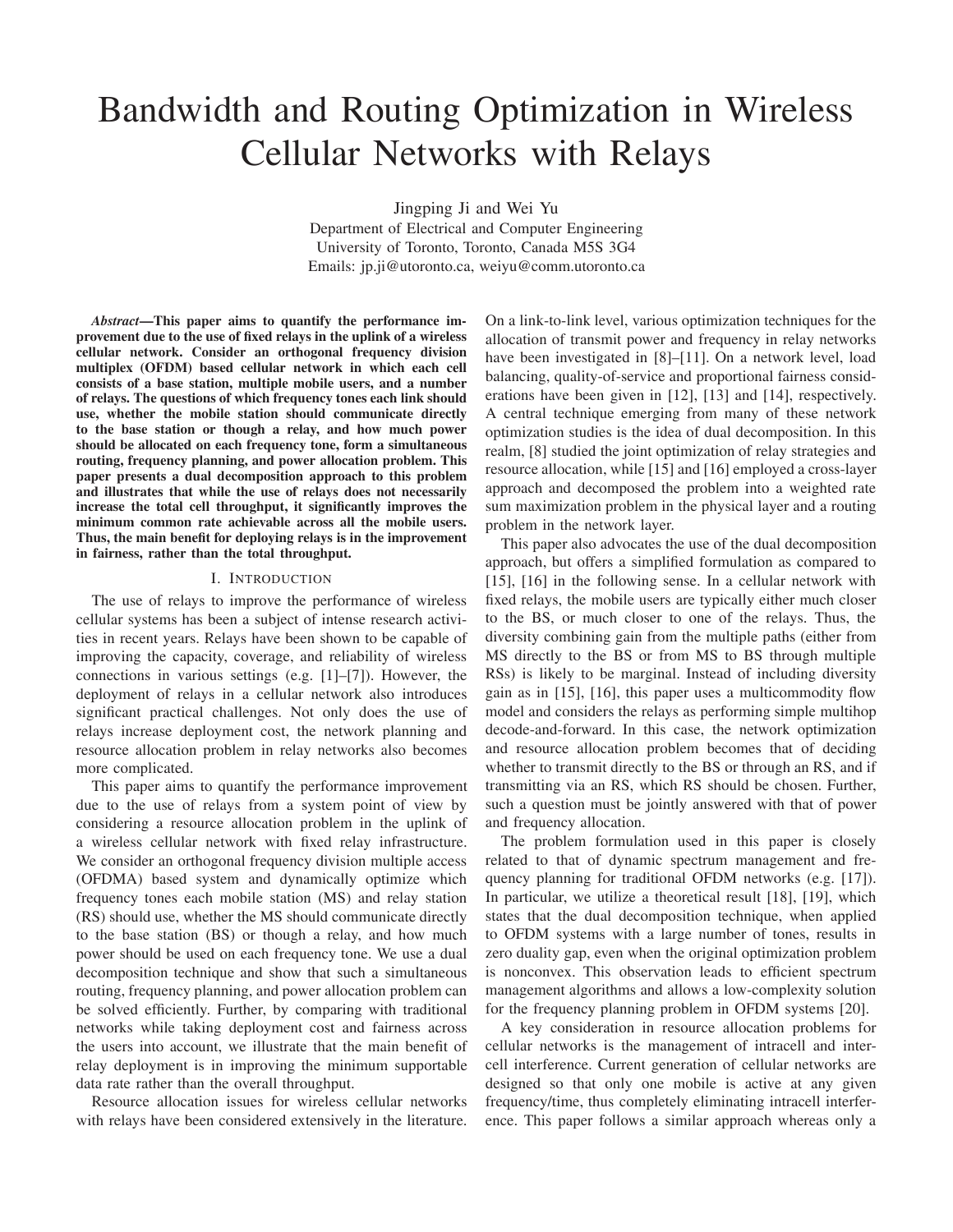

Fig. 1. Baseline scenario with 7 cells and 1.4km base-station to base-station distance

single link within each cell (either MS-RS, MS-BS or BS-RS) is allowed to be active at any given frequency/time. However, instead of studying each cell in isolation, this paper takes intercell interference into account by following an iterative per-cell optimization approach. We consider a scenario where multiple cells each optimize routing, power allocation and frequency planning within its own cell while treating outof-cell interference as noise—thus achieving an interference avoidance effect for the overall network.

# II. PROBLEM SETUP

As the baseline scenario, this paper considers a traditional hexagonally tiled cellular network as shown in Fig. 1. The mobile users are randomly distributed, each communicating with its own base-station directly, but on non-overlapping frequency tones within each cell.

To compare the baseline system with a relay network in a fair manner, one must explicitly recognize the additional cost associated with deploying the fixed relay infrastructure. Toward this end, this paper assumes that the cost of a RS is a fraction (e.g. 1/3) of the cost of a BS. Thus, by doubling the cell area (thereby reducing the number of BS's required to cover a geographical area by half), one may deploy several (e.g. 3) relays within each cell, while keeping the deployment cost the same as the baseline scenario.

Fig. 2 illustrates such a physical setup, where three relays are deployed in a ring centered around the BS, placed at 120 degrees apart and at a distance  $\frac{2}{3}$  of the cell radius. In this particular case, the cell diameter in the baseline system is chosen to be 1.4km. In the relay-assisted network, the cell diameter is chosen to be 1.98km, reflecting the doubling of the cell area. In both cases, the mobile users are randomly distributed with the same area density.

In the baseline scenario, optimal frequency and power allocation problem is essentially that of optimally assigning users to each frequency tone. In this case, a dual decomposition approach [20] can be used to find the global optimum efficiently. This approach together with the iterative per-cell



Fig. 2. Relay scenario: 3 relays at  $\frac{2}{3}r$ , 1.98km cell diameter

optimization, which takes into account intercell interference, is adopted in this paper to produce the baseline performance.

The relay-assisted scenario is considerably more complicated. In this case, mobile users have a choice of either communicating directly to the base-station or routing through a relay. Further, such a choice is coupled with frequency assignment and power allocation. In the next section, we provide an optimization framework for solving such a problem in an efficient manner.

## III. OPTIMIZATION FOR A RELAY NETWORK

# *A. Illustrative Example*

Consider the illustrative example shown in Fig. 3 with two MS's, two RS's and one BS, labeled as  $U_1$ ,  $U_2$ ,  $R_A$ ,  $R_B$ , and  $B<sub>0</sub>$ , respectively. There are many ways with which the relays may help the communication between the BS and the MS's. For example, the relay may decode then forward a re-encoded copy of the received signal, or the relay may simply amplify the received signal. Further, the receiver (either BS or MS) may use diversity combining technique to combine signals from multiple paths. As mentioned earlier, this paper focuses on decode-and-forward only, and ignores the possibility of diversity combining. In this case, the main design parameter becomes that of routing.

Consider the uplink scenario in Fig. 3. The MS  $U_1$  may choose to communicate directly with the BS via  $h_{10}$ , or via relay A through  $h_{1A} - h_{A0}$ , or via relay B through  $h_{1B} - h_{B0}$ . Which link should be used depends largely on the relative strengths of these channels. Alternatively, the MS may choose to transmit part of its data directly to the BS, while transmitting part of its data via relay A and part via relay B. This can be the best thing to do when the channels are frequency selective, in which case one channel may be stronger than another in some frequency tones, but weaker in some other frequency tones. Similarly,  $U_2$  may partially transmit its data directly to the BS and partially via relay B. In this case,  $U_2$  and  $U_1$ in fact compete for resources at relay B, as relay B must ensure that it can support the sum of rates from the two mobile users. Network constraints such as this are flow conservation constraints. They can be captured in a multicommodity flow model as shown in the following.

Consider the uplink scenario. Label the collection of all nodes (including MS's, RS's and the BS) as  $k = 1, ..., K$  and the collection of communication links as  $l = 1, ..., L$ . The network topology can be represented by a node-link incidence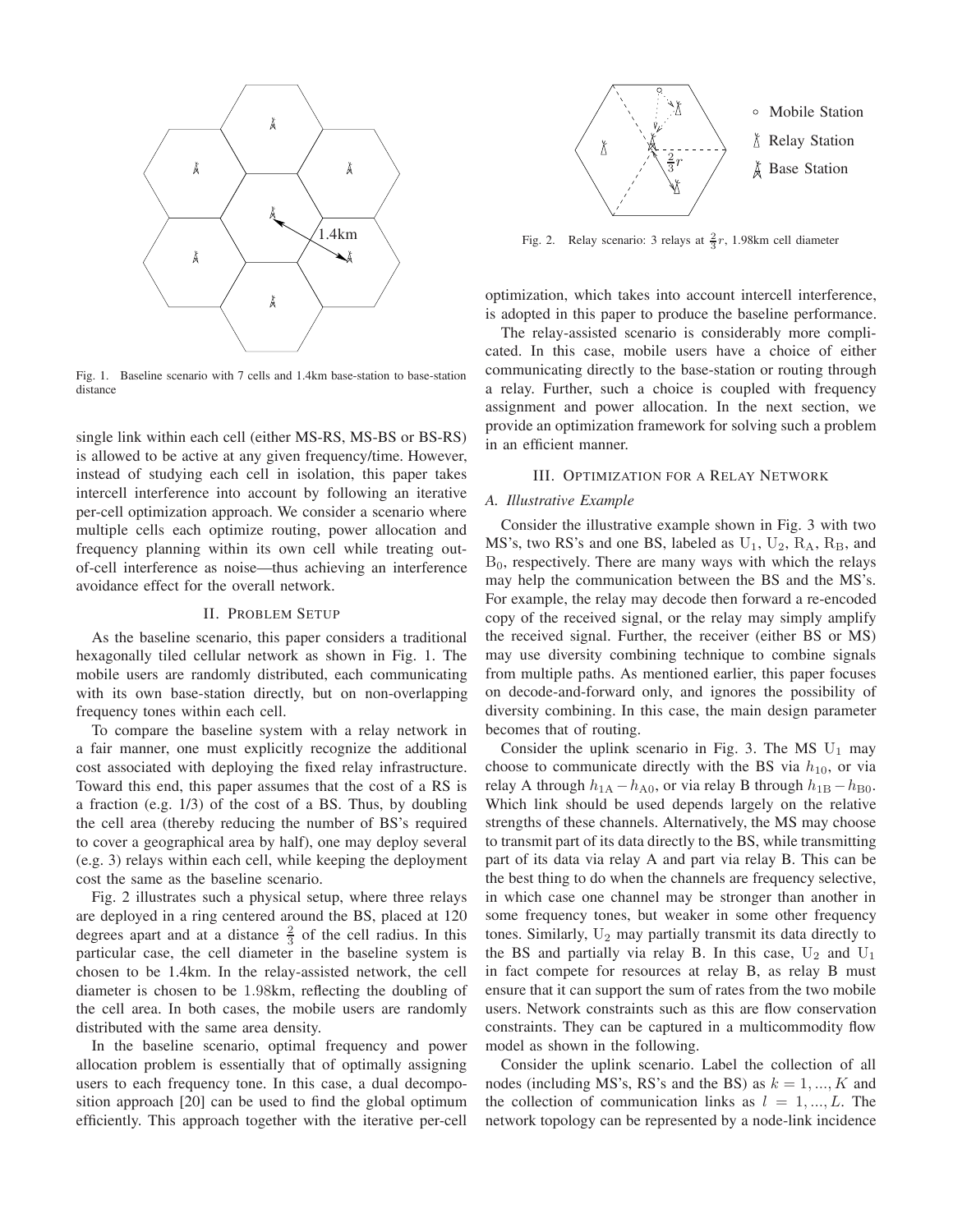

Fig. 3. A wireless cell with two users and two relays

matrix  $A \in \mathfrak{R}^{K \times L}$  with the elements  $a_{kl}$  defined as follows:

$$
a_{kl} = \begin{cases} 1 & \text{if } k \text{ is the start node for link } l \\ -1 & \text{if } k \text{ is the end node for link } l \\ 0 & \text{else} \end{cases}
$$
 (1)

Let  $\mathbf{r} = [r_1, \dots, r_L]^T$  be a vector of L link rates, and  $\mathbf{s} = [s_1, \dots, s_L]^T$  be a vector of K source rates. The flow  $s = [s_1, \dots, s_K]^T$  be a vector of K source rates. The flow<br>conservation constraint can be expressed as (see e.g. [21] [22]) conservation constraint can be expressed as (see e.g. [21], [22])

$$
Ar \ge s \tag{2}
$$

For uplink transmission in a network with dedicated relays, the source rates at the BS and RS are 0, while the source rates at the MS's are the minimum supportable user rates.

## *B. Optimization Formulation*

This paper formulates an optimization problem of maximizing the user rates across all the MS's, while maintaining a minimal common supportable rate for all users to ensure fairness. The minimal common supportable rate is incorporated in the vector  $s$ . The user rate  $R_k$  for the kth node is the sum of rates of all links originating from node  $k$ , expressed as

$$
R_k = \sum_{l \in \mathcal{O}(k)} r_l \tag{3}
$$

where  $O(k)$  denotes the set of links originating from node k.

In an OFDM system, the link rate is the sum of bit rates across the N frequency tones, i.e.,

$$
r_l = \sum_{n=1}^{N} b_l(n) \tag{4}
$$

where  $b_l(n)$  is the bit rate of link l on tone n. The bit rate is related to power allocation as follows:

$$
b_l(n) = \log\left(1 + \frac{p_l(n)h_l^2(n)}{\sigma_l^2(n)}\right)
$$
 (5)

where  $p_l(n)$  is the power allocated to link l on tone n,  $h_l(n)$ <br>is the channel gain for link l on tone n, and  $\sigma^2(n)$  is the is the channel gain for link l on tone n, and  $\sigma_l^2(n)$  is the combined out-of-cell interference and poise on link l at tone combined out-of-cell interference and noise on link l at tone  $n$ . The network is subject to a power constraint at each node with the power usage at node  $k$  expressed as

$$
P_k = \sum_{l \in \mathcal{O}(k)} \sum_{n=1}^{N} p_l(n) \tag{6}
$$

We can now write down the per-cell joint routing, power and bandwidth allocation problem as follows. Let *S* denote the set of all links originating from mobile users (but not relays). The objective is to maximize the sum of mobile rates, subject to a minimal common supportable rate across all the mobiles:

$$
\max\{p_l(n)\} \sum_{l \in \mathbf{S}} \sum_{n=1}^N b_l(n)
$$
\n
$$
\text{s.t.} \quad Ar \ge s
$$
\n
$$
\sum_{l \in O(k)} \sum_{n=1}^N p_l(n) \le P_k^{\max}, \quad k = 1, \cdots, K
$$
\n
$$
p_l(n) \ge 0, \quad l = 1, \cdots, L, \quad n = 1, \cdots, N
$$
\n
$$
p_l(n)p_j(n) = 0 \quad \forall l \ne j \tag{7}
$$

The optimization variables are the power allocations  $p_l(n)$ . The constraints are the routing constraint, the maximum pernode power constraint  $P_k^{max}$ , and the constraint that no two<br>links share the same frequency within each cell. This last links share the same frequency within each cell. This last constraint stems from the assumption that no frequency reuse is allowed within each cell.

# *C. Solution via Dual Decomposition*

The optimization problem formulated in (7) is a nonconvex problem because of the frequency nonoverlapping constraint  $p_l(n)p_j(n)=0, \forall l \neq j.$  Fortunately, nonconvex constraint of this type can be handled efficiently for the OFDM optimization problem via dual decomposition due to the following result in [18]–[20]. In the limit of large number of OFDM tones, this particular nonconvex problem has zero duality gap. Further, the evaluation of the dual objective has polynomial complexity, resulting in efficient algorithms for identifying the global optimum solution of (7).

We begin the treatment by writing down the Lagrangian:

$$
L(p_l(n), \lambda, \omega) = \sum_{l \in \mathbf{S}} \sum_{n=1}^{N} b_l(n) + \lambda^T (Ar - s)
$$

$$
+ \sum_{k=1}^{K} \omega_k \left( P_k^{max} - \sum_{l \in \mathcal{O}(k)} \sum_{n=1}^{N} p_l(n) \right) \tag{8}
$$

where the dual variables are  $\lambda \in \mathfrak{R}^{K \times 1}$  and  $\omega \in \mathfrak{R}^{K \times 1}$ . It is possible to rewrite this expression so that it is decoupled across the N frequency tones as seen below:

$$
L(p_l(n), \lambda, \omega) = \sum_{k=1}^{K} \omega_k P_k^{max} - \lambda^T s
$$
  
+ 
$$
\sum_{n=1}^{N} \sum_{l=1}^{L} \left( (\delta_l + \lambda^T A_l) b_l(n) - \omega_l p_l(n) \right)
$$
 (9)

where  $A_l$  is the *l*th column of the matrix  $A$ ,  $\omega_l$  is defined such that  $\omega_l = \omega_k$  for all links originating from node k, and  $\delta_l$  is defined such that  $\delta_l = 1$  for all links originating from sources (i.e.  $l \in S$ ) and  $\delta_l = 0$  otherwise.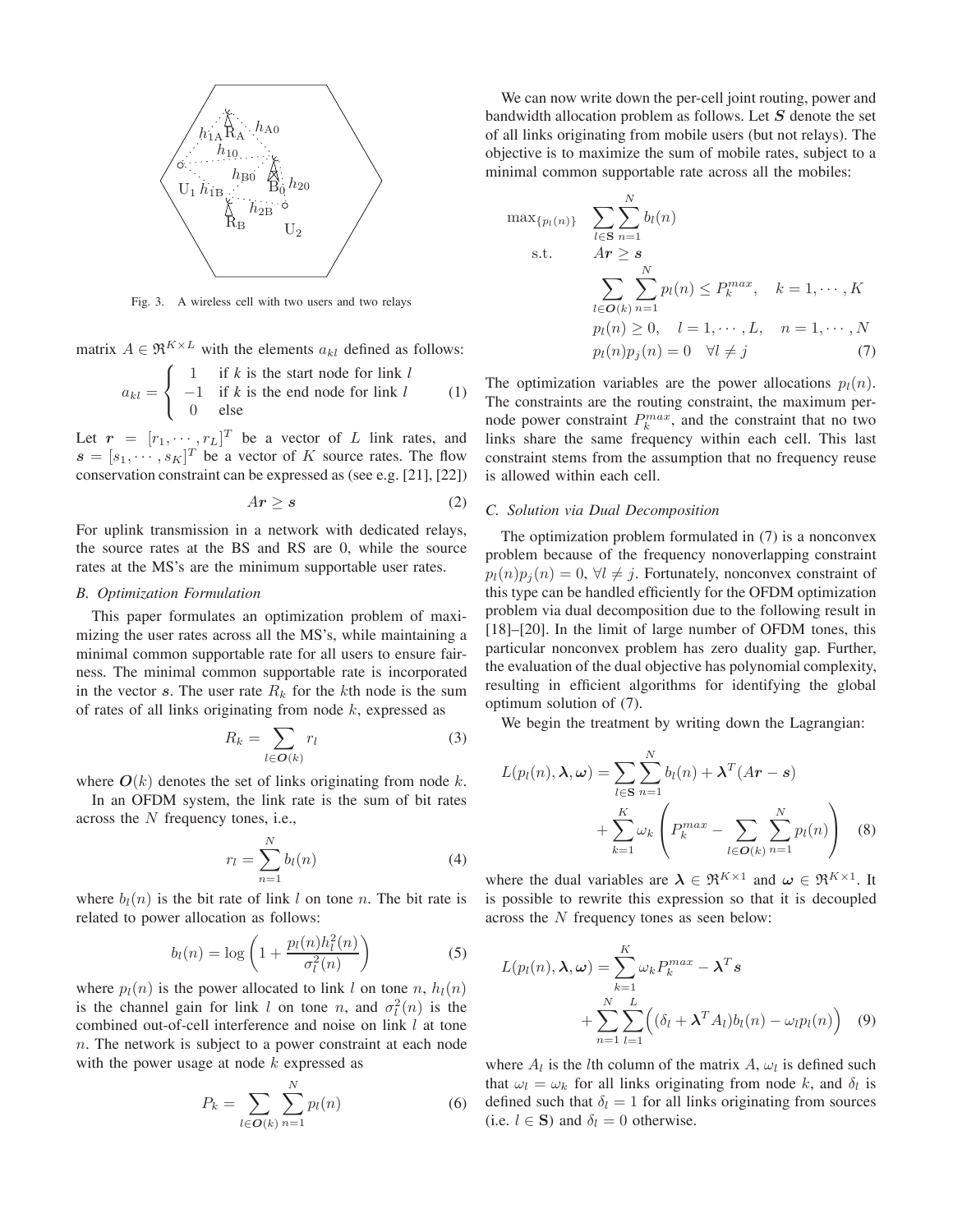The dual objective  $q(\lambda, \omega)$  can now be written down as

$$
g(\lambda, \omega) = \max_{\{p_l(n)\}} L(p_l(n), \lambda, \omega)
$$
  
s.t.  $p_l(n) \ge 0, \quad l = 1, \dots, L$   
 $p_l(n)p_j(n) = 0 \quad \forall l \ne j$  (10)

The above maximization problem can be decomposed in a tone-by-tone basis. Define

$$
q_n(p_l(n), \lambda, \omega) = \sum_{l=1}^{L} \Big( (\delta_l + \lambda^T A_l) b_l(n) - \omega_l p_l(n) \Big). \tag{11}
$$

The maximization in (10) then becomes

$$
g(\boldsymbol{\lambda}, \boldsymbol{\omega}) = \sum_{k=1}^{K} \omega_k P_k^{max} - \boldsymbol{\lambda}^T \boldsymbol{s} + \sum_{n=1}^{N} \max_{\{p_l(n)\}} q_n(p_l(n), \boldsymbol{\lambda}, \boldsymbol{\omega})
$$
(12)

subject to the same constraints as in  $(10)$ .

We can solve the maximization problem in (12) explicitly with the following line of reasoning. Since  $q_n(p_l(n), \lambda, \omega)$  is composed of L terms each depending only on the power allocation on the *l*th link  $p_l(n)$ , and the constraint  $p_l(n)p_j(n)=0$  $\forall l \neq j$  enforces that only one link may be active at any given frequency tone, the maximization of  $q_n(p_l(n), \lambda, \omega)$  is equivalent to the maximization over  $L$  terms, i.e.

$$
\max_{\{p_l(n)\}} q_n(p_l(n), \lambda, \omega)
$$
\n
$$
= \max_{\{p_l(n)\}} \sum_{l=1}^L \left( (\delta_l + \lambda^T A_l) b_l(n) - \omega_l p_l(n) \right)
$$
\n
$$
= \max_l \max_{\{P_l(n)\}} \left( (\delta_l + \lambda^T A_l) b_l(n) - \omega_l p_l(n) \right) \tag{13}
$$

subject to the constraint  $p_l(n) \geq 0$ . The above maximization problem can be easily solved as  $b_l(n)$  is a concave function of  $p_l(n)$ . Hence the dual objective function, which now becomes

$$
g(\lambda, \omega) = \sum_{k=1}^{K} \omega_k P_k^{max} - \lambda^T s
$$
  
+ 
$$
\sum_{n=1}^{N} \max_{l} \max_{\{p_l(n)\}} \left( (\delta_l + \lambda^T A_l) b_l(n) - \omega_l p_l(n) \right), \quad (14)
$$

can be evaluated efficiently in polynomial time.

To obtain the solution to the original optimization problem, it remains to identify the optimal dual variables, which can be found by solving the dual problem

$$
\min_{\lambda,\omega} g(\lambda,\omega)
$$
  
s.t.  $\lambda \ge 0$   
 $\omega \ge 0$  (15)

The optimal dual variables  $\lambda^*$  and  $\omega^*$  can be found via a dual update method, such as the ellipsoid method. The final step is to recover the optimal primal variables by allowing timesharing and by solving a linear programming problem [23].

#### IV. PERFORMANCE EVALUATION

# *A. Simulation Setup*

The objective of this paper is to evaluate the benefit of relaying in a cellular network. Toward this end, we simulate the uplink of a baseline network with 7 hexagonal neighboring cells with 9 users per cell and with a cell diameter of 1.4km. We then simulate a relay network in which the cell area is doubled (with diameter 1.98km), but with 3, 4 or 5 relays deployed within each cell. As mentioned earlier, the rationale for doubling the cell size is to account for the increased deployment cost associated with the relays. In all scenarios, the relays are positioned in a ring around the base station at a distance of  $\frac{2}{3}r$ , where the cell radius  $r = 0.99$ km. The angles between the relays are 120 degrees for the case of 3 relays, 90 degrees for the case with 4 relays, and 72 degrees for the case with 5 relays. Hence, each relay implicitly covers a pieshaped sector within each cell. We place 6 users per sector for the 3-relay case, 5 users per sector for the 4-relay case, and 4 users per relay sector for the 5-relay case, keeping the mobile density roughly equal. Finally, we also simulate a case of 3 relays and 6 mobile users per sector, but with relays located  $\frac{1}{3}r$  away from the base station. This last scenario explores the  $\frac{1}{3}r$  away from the base station within a cell effect of relay location within a cell.

The simulation parameters are modeled after the Mobile WiMAX standard [24] with the number of OFDM tones  $N =$ 1024. For simplicity, we do not take into consideration the pilot sub-carriers, null sub-carriers, nor do we follow the subchannelization described in [24]. The propagation model used in this simulation incorporates a multi-path time delay profile with Rayleigh fast fading, shadowing, and the path loss effect. The multi-path time delay profile is taken from the ITU-R M.1225 Pedestrian A model [25]. The shadowing effect is modeled using a Gaussian random variable with zero mean and a standard deviation of 8dB.

The simulation follows the optimization framework outlined in Section III on a per-cell basis. We maximize the sum of mobile rates, while maintaining a minimum common rate. Intercell interference is accounted for through an iterative per-cell optimization process over the 7 cells, with intercell interference updated at the end of the each iteration.

A pertinent performance metric of interest is the achievable minimum common rate for all mobile users in the entire network. The minimum common rate is set in the constraint  $Ar \geq s$  in the optimization problem. For each simulation scenario, the largest minimum supportable common rate is found via a bisection search over *s*. We then report the minimum common rate and the maximum sum rate under this common rate for each scenario.

# *B. Results*

Table I presents the performance results for the various simulation scenarios. Note that the minimum common rate and the sum of source rate are the averaged values over a number of independent simulations. Comparing the performance of the baseline scenario (BL) with various relay scenarios, it is clear